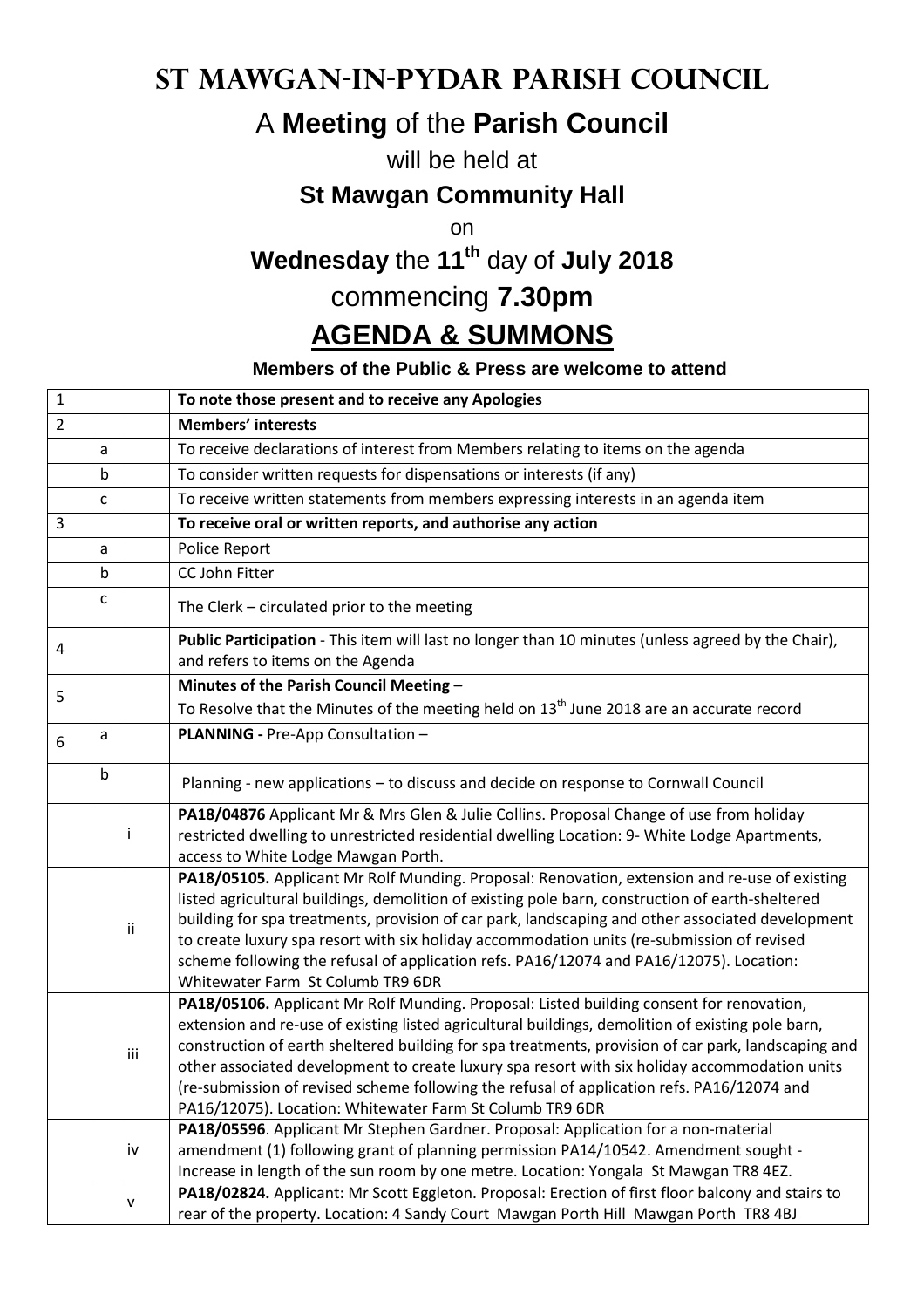|                |             | vi   | PA18/03566. Applicant: Mr Michael Fox. Proposal: Extension and reconfiguration of existing          |
|----------------|-------------|------|-----------------------------------------------------------------------------------------------------|
|                |             |      | dwelling. Location: Sea Ways Gwel An Mor Trenance Mawgan Porth TR8 4DW                              |
|                |             |      | PA18/05557. Applicant Mr Richard Wakefield. Proposal: Outline application for the construction      |
|                |             | vii  | of a single dwelling house and associated works with all matters reserved. Location: The            |
|                |             |      | Anchorage Tredragon Road Mawgan Porth.                                                              |
|                |             | viii | PA18/05862. Applicant: Mr Roger Smith. Application for an extension to dwelling for bedroom,        |
|                |             |      | study, kitchen, utility, snug and timber decking. Location: Ford Cottage St Mawgan TR8 4HD          |
|                |             |      | PA18/05773. Applicant: Ms J Deacon. Proposal: Internal remodelling, single storey ground floor      |
|                |             | ix   | extension and first floor extension over existing ground floor and associated works. Location:      |
|                |             |      | Boskel Mawgan Porth Hill Mawgan Porth.                                                              |
|                |             |      | PA18/03050. Applicant: Mr Michael Bennett. Proposal: Demolition of an existing single storey        |
|                |             | X    | dwelling and outbuildings and replacement with of 2no new dwellings: 1no. 5-bed house with          |
|                |             |      | garage and 1no. 3-bed cottage. Use to remain as C3 Residential. Location: Waylea Trenance           |
|                |             |      | Mawgan Porth TR8 4DA                                                                                |
|                |             | хi   | PA18/03086. Applicant: Mr & Mrs N Curry. Proposal: Demolition of garages and construction of        |
|                |             |      | new dwelling adjacent to 'Headlands' at Trenanace. Location: Land North East Of Beach House         |
|                |             |      | Nee Headlands Trenance Mawgan Porth TR8 4DB                                                         |
|                | C           |      | To consider planning applications received before meeting                                           |
|                | d           |      | To note Advices and Decisions by Cornwall Council:                                                  |
|                |             |      |                                                                                                     |
|                |             | i    | PA18/01672 APPROVED Applicant: Mrs Caroline Makepeace. Proposal: Construction of a                  |
|                |             |      | dwelling. Location: Land West of Summer House Winsor Lane St Mawgan Cornwall TR8 4EU                |
|                |             |      | PA18/01858 Decided not to make a TPO (TCA apps). Applicant: Mr S. Gardner. Proposal: Tree           |
|                |             | jj.  | works to various trees within a conservation area. Location: Yongala Access to St Mawgan-in-        |
|                |             |      | Pydar School St Mawgan TR8 4EZ.                                                                     |
|                |             |      | PA18/03293 APPROVED Applicant: Mr I Mackintosh. Proposal: Proposed redesign of approved             |
|                |             | iii  | planning application PA15/05171 for erection of a two-bedroom bungalow with garage and              |
|                |             |      | associated works Parish. Location: Land South of Ivy Cottage Ball Lane St Mawgan.                   |
|                |             |      | PA18/04816 Decided not to make a TPO (TCA apps) Applicant: Mr Cameron Donnelly. Proposal:           |
|                |             | iv   | Notification of proposed works to trees in a Conservation Area, namely fell leylandi trees 1, 2, 3, |
|                |             |      | 4, 5. Location: Ramwood Lanvean St Mawgan.                                                          |
|                |             | V    | PA18/01471 APPROVED Applicant: Mr Anthony Palmer. Proposal: Change of use of land to use as         |
|                |             |      | a tea garden with associated works. Location: Menalhyl Yard Mawgan Porth TR8 4BG                    |
|                |             |      | PA18/03884 APPROVED Applicant: Mr And Mrs P Shaw. Proposal: Conversion of existing garage,          |
|                |             | vi   | extensions and alterations including enlarged rear veranda/terrace, installation of two stainless   |
|                |             |      | steel flues and additional parking. Location: 5 Tredragon Close Mawgan Porth TR8 4DP                |
|                | e           |      | Enforcement- new case and decisions                                                                 |
|                |             |      |                                                                                                     |
| $\overline{7}$ |             |      | WORKING GROUPS - to receive reports (if any), and agree any necessary action and expenditure:       |
|                | a           |      | Amenities-                                                                                          |
|                |             |      |                                                                                                     |
|                |             | j.   | Playground Fence - to receive quote for replacement galvanised steel fencing (deferred from         |
|                |             |      | previous meetings).                                                                                 |
|                |             | ii.  | Burial Ground - Notice of interment of ashes Miss Diana Phoebe Ball into parents' grave: A055       |
|                |             |      | and A056 - Thursday 21 <sup>st</sup> June.                                                          |
|                |             | iii  | <b>Burial Ground - Memorial Additional Inscription</b>                                              |
|                | $\mathsf b$ |      | Transport and Rights of Way                                                                         |
|                |             | i    | Cornwall Council Community Network Highways Scheme - suggestions for consideration                  |
|                | C           |      | <b>Beach and Environment</b>                                                                        |
|                |             |      |                                                                                                     |
|                |             |      | Silt under bridge at Mawgan Porth - to agree action                                                 |
|                |             | Ť    |                                                                                                     |
|                | d           |      | Neighbourhood Plan                                                                                  |
|                |             |      |                                                                                                     |